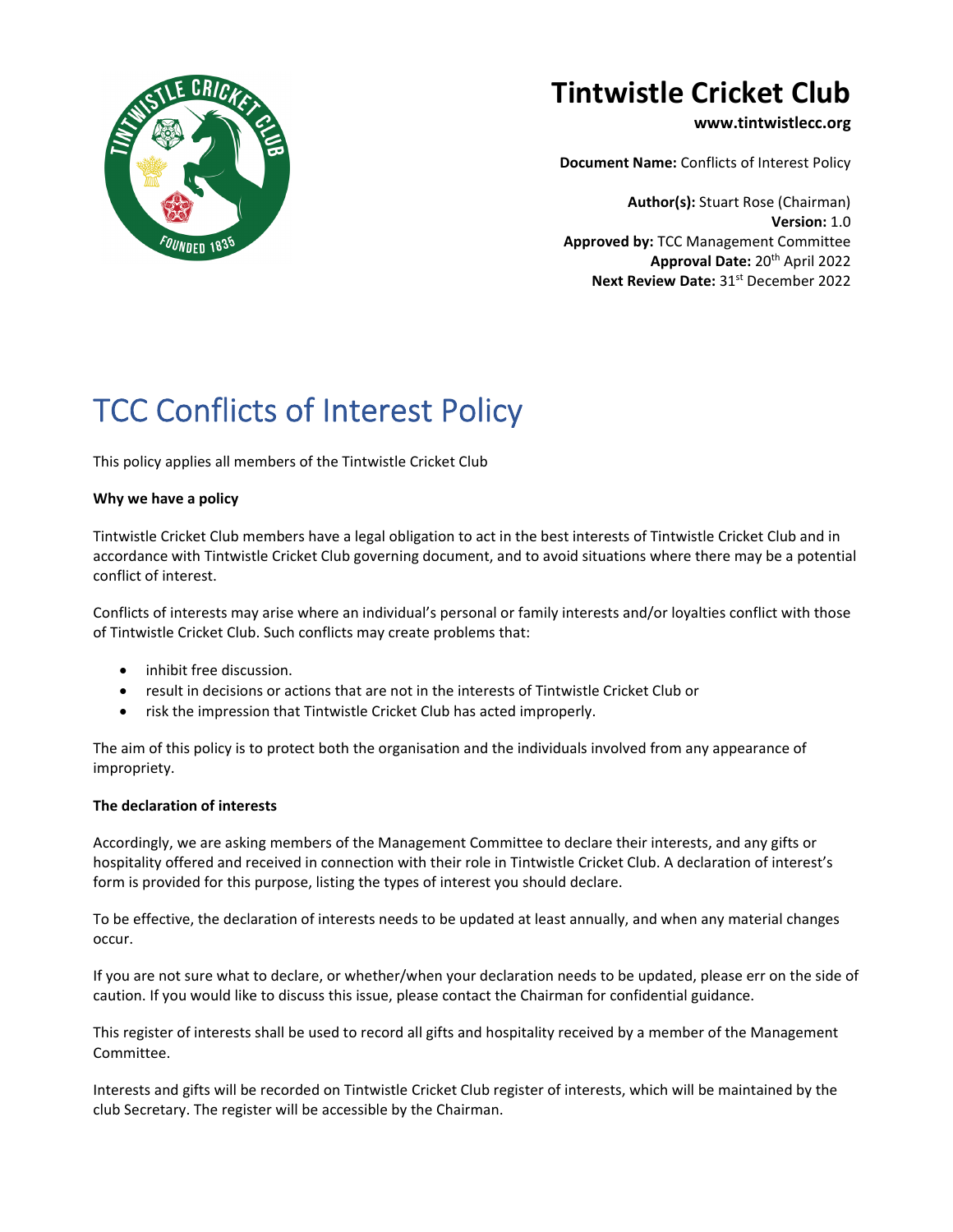

## **Tintwistle Cricket Club**

### **www.tintwistlecc.org**

**Document Name:** Conflicts of Interest Policy

**Author(s):** Stuart Rose (Chairman) **Version:** 1.0 **Approved by:** TCC Management Committee **Approval Date:** 20th April 2022 **Next Review Date: 31st December 2022** 

#### **Data protection**

The information provided will be processed in accordance with data protection principles as set out in the Data Protection Act 2018. Data will be processed only to ensure that members of the Management Committee act in the best interests of Tintwistle Cricket Club. The information provided will not be used for any other purpose.

#### **What to do if you face a conflict of interest**

If you believe you have a real or perceived conflict of interest, you should:

- declare the interest at the earliest opportunity
- withdraw from discussions and decisions relating to the conflicted matter by leaving the meeting.
- you may not vote on or be counted as part of the quorum while the conflicted matter is discussed or decided upon.

The club Secretary should take special care to ensure that minutes or other documents relating to the item presenting a conflict are appropriately redacted for the person facing the conflict. A balance needs to be made to ensure that the person still receives sufficient information about the activities of the charity generally without disclosing such sensitive information that could place the individual in an untenable position.

#### **Decisions taken where a member of the Management Committee has an interest**

In the event of the board having to decide upon a question in which a member of the Management Committee/Trustee, all decisions will be made by vote, with a simple majority required. A quorum must be attained for the discussion and decision; interested parties will not be counted when deciding whether the meeting is quorate.

Interested Committee members may not vote on matters affecting their own interests or on which there is a potential conflict of interest.

All decisions under a conflict of interest will be recorded by the club secretary and reported in the minutes of the meeting. The report will record:

- the nature and extent of the conflict.
- an outline of the discussion: and
- the actions taken to manage the conflict.

Where a member of the Management Committee benefits from the decision, this will be reported in the annual report and accounts.